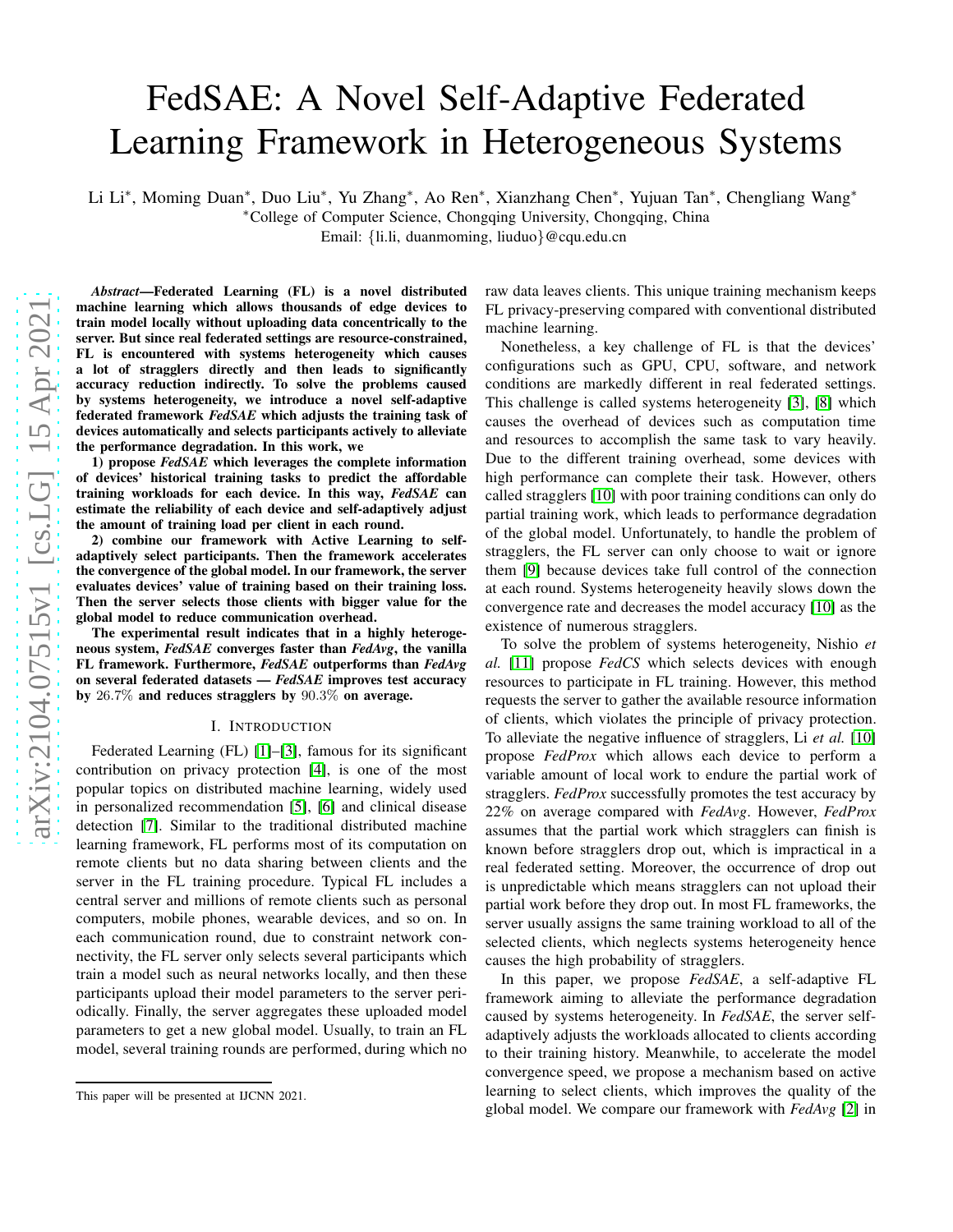highly heterogeneous networks. The experiment results convey that *FedSAE* improves the absolute testing accuracy by 26.7% and decreases the drop out rate by 90.3% on average.

The main contributions of this paper are as follows:

- We consider a new drop out scenario, which is more complex than the previous FL settings. In our work, the ability of clients to complete the training task is varied dynamically, so the probability of stragglers is also dynamic. Therefore, we propose a workload prediction algorithm for this heterogeneous scenario.
- We propose two federated algorithms, *FedSAE-Ira* and *FedSAE-Fassa*, to efficiently predict the affordable training workload of clients. Our methods are self-adaptive and privacy-preserving which works relying on the public training history of devices rather than any other private hardware information.
- We evaluate our methods with two models on four datasets. Comparing with baseline *FedAvg*, our methods significantly upgrade the accuracy of the global model by 26.7% and alleviate stragglers by 90.3%.

#### II. BACKGROUND AND RELATED WORK

#### *A. Federated Learning*

In this subsection, we introduce the classical FL algorithm *FedAvg*. And then, we briefly introduce systems heterogeneity.

Federated Averaging. Federated learning is introduced in [\[2\]](#page-8-6) where McMahan *et al.* propose the classical FL algorithm *FedAvg*. In *FedAvg*, the server coordinates clients to perform stochastic gradient descent (SGD) locally several iterations in parallel and updates global model by aggregating the uploaded model parameters from clients with Federated Averaging (*FedAvg*) [\[2\]](#page-8-6). During the FL training process, no raw data but model weights are transmitted between clients and the server. Before *FedAvg*, pioneers rely on full-batch SGD to train the federated learning model. To get an optimal model, the server usually training hundreds of rounds which produces a large communication overhead. By utilizing the powerful computation ability of clients, *FedAvg* forces clients to perform local mini-batch SGD several times to reduce the communication rounds and is communication-efficient.

In *FedAvg*, the particular object function is to optimize [\[10\]](#page-9-1):

$$
\min_{\mathbf{w}} f(\mathbf{w}) = \sum_{k=1}^{N} \frac{n_k}{n} F_k(\mathbf{w}), \tag{1}
$$

Where  $N$  is the number of total clients,  $n$  is the total samples of N clients i.e.  $n = \sum_{k=1}^{N} n_k$ , and  $\frac{n_k}{n}$  is the weight of client k. For client k, the local objective function  $F_k(\boldsymbol{w})$  is denoted by [\[10\]](#page-9-1):

$$
F_k(\boldsymbol{w}) = \frac{1}{n_k} \sum_{i \in \mathcal{D}_k} f_i(\boldsymbol{w})
$$
 (2)

where  $\mathcal{D}_k$  is the training data on client k.  $f_i(\boldsymbol{w})$  =  $\ell_i(x_i, y_i; w)$  is the loss function on examples  $(x, y) \in \mathcal{D}_k$ . If  $\mathcal{D}_k$  is sampled from global data uniformly, then  $F_k(\boldsymbol{w}) \approx$ 

 $f(w)$  holds approximatively. The approximation level between local objective and global objective improves as the increasing uniformity of client data  $\mathcal{D}_k$ . That is why *FedAvg* performs well on independently and identically distributed (IID) datasets.

In  $FedAvg$ , at each round  $t$ , the server selects  $K$  clients randomly  $(K = C*N, C$  is the selected ratio in N clients) and broadcasts the initial model parameter  $w<sup>t</sup>$  to participants. The selected client (assumed client  $k$ ) minimizes the local function loss  $F_k(w)$  by performing SGD E epochs locally (an epoch means training all the data on client  $k$  once). At last, the server aggregates these parameters  $w_k^{t+1}$  with federated averaging according to clients' weight  $\frac{n_k}{n}$  to get the global parameter  $w^{t+1}$  of round  $t+1$ . In general, the above process is executed  $T$  rounds, i.e. the number of communication rounds is T. The details of *FedAvg* is shown in Algorithm [1.](#page-1-0)

<span id="page-1-0"></span>

| <b>Algorithm 1</b> Federated Averaging (FedAvg)                                                    |
|----------------------------------------------------------------------------------------------------|
| <b>Input:</b> initial model parameter $w^0$ , client fraction C, the number of                     |
| clients K, the number of local epoch E, the learning rate $\eta$ .                                 |
| <b>Output:</b> the eventual model parameter $w$ .                                                  |
| 1: Initialize $w^0$ .                                                                              |
| 2: for each communication round $t = 1,2,3,,T$ do                                                  |
| $S_t \leftarrow$ (Server selects $C \ast K$ clients clients randomly)<br>3:                        |
| Server broadcasts model parameters $w_t$ to $S_t$ .<br>4:                                          |
| for client $k \in S_t$ parallelly do<br>5:                                                         |
| //clients perform SGD locally<br>6:                                                                |
| for local epoch $e = 1, 2, 3, , E$ do<br>7:                                                        |
| $\boldsymbol{w}_k^{t+1} \leftarrow \boldsymbol{w}_k^t - \eta \nabla F_k(\boldsymbol{w}_k^t)$<br>8: |
| $\boldsymbol{w}^{t+1} \leftarrow \sum_{k=1}^K \frac{n_k}{n} \boldsymbol{w}_k^{t+1}$<br>9:          |
| 10: <b>return</b> $w \leftarrow w^{t+1}$                                                           |

Systems heterogeneity. Systems heterogeneity is a challenge in FL [\[3\]](#page-8-1). It is inevitable because remote devices own varied configuration conditions such as GPU, CPU, memory, networks, etc. Due to systems heterogeneity, clients have different resource budgets thereby not all participants can finish their training tasks [\[10\]](#page-9-1). So some devices finish their training tasks fastly while some others called stragglers [\[10\]](#page-9-1) train their model slowly even drop out. These devices with better resource conditions could finish their training task more possible. That is to say, systems heterogeneity causes heterogeneous training ability. Conventional FL methods solve this problem by waiting for stragglers or omitting them [\[2\]](#page-8-6), which leads to the accuracy degradation of the global model and slows down model convergence. Our work in this paper is to solve the systems heterogeneity challenges.

#### *B. Related Work*

Federated Learning. Based on the first work on FL algorithm *FedAvg* [\[2\]](#page-8-6), the early FL studies are more about solving the statistical heterogeneity challenge in which the data distributed on devices is non-independent and non-identical (Non-IID). Zhao *et al.* [\[12\]](#page-9-4) find that the accuracy of *FedAvg* decreases by 55% on highly skewed Non-IID datasets. Thereby [\[12\]](#page-9-4)–[\[14\]](#page-9-5) aim to enhance the accuracy of the global model on Non-IID data. At the same time, that the global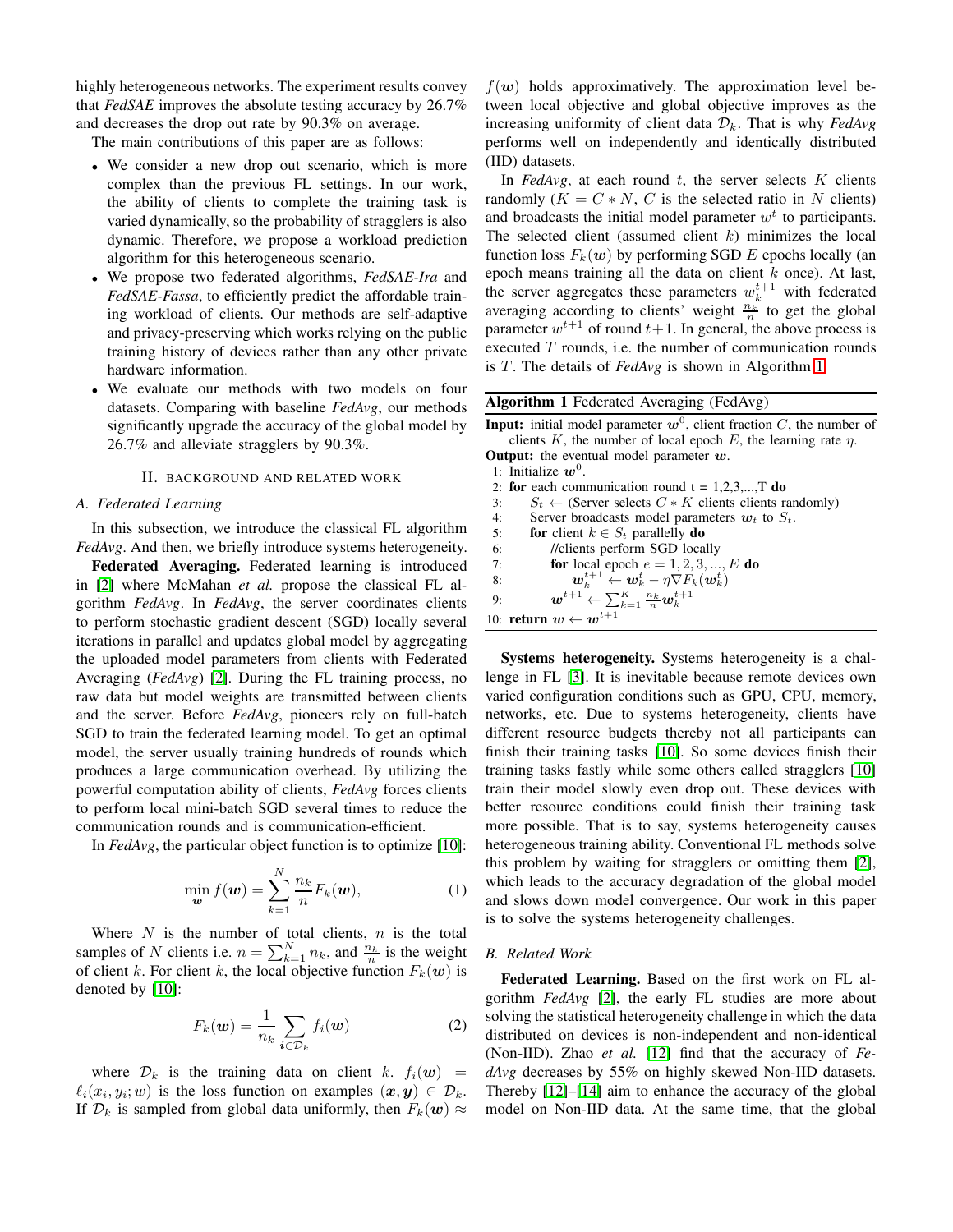model converges slowly is another problem caused by Non-IID data [\[10\]](#page-9-1), which induces [\[15\]](#page-9-6), [\[16\]](#page-9-7) to make efforts on increasing the convergence rate of the global model, [\[10\]](#page-9-1), [\[17\]](#page-9-8), [\[18\]](#page-9-9) to provide convergence guarantees for Non-IID data. Some pioneers work hard at reducing the communication overhead between clients and the server [\[1\]](#page-8-0), [\[19\]](#page-9-10)–[\[23\]](#page-9-11). For another aspect, some researchers try building a better FL system instead of optimizing the FL algorithm [\[9\]](#page-9-2), [\[19\]](#page-9-10), [\[24\]](#page-9-12) where [\[9\]](#page-9-2) preliminarily explores a scalable production FL system for Android while [\[19\]](#page-9-10), [\[24\]](#page-9-12) provide FL more secure privacy protection. However, the above works assume that all clients are equivalent in the training process, which causes a big performance variance in clients. Recently, some literature indicates that more fair local model performance distribution across clients contributes to a better global model [\[25\]](#page-9-13), [\[26\]](#page-9-14). But the idea of performance fairness conflicts with privacy for the reason that it collects much sensitive information to ensure that the eventual distribution of local performance is fair enough.

Systems Heterogeneity and Straggling. Systems heterogeneity generally exists in a real federated environment and it slows down the convergence rate of model [\[3\]](#page-8-1). Heterogeneous systems usually lead to the straggle issue in FL. We can not eliminate systems heterogeneity but mitigate device straggling caused by it. Some works reduce stragglers by selecting clients with enough resources [\[11\]](#page-9-3), [\[27\]](#page-9-15). Nishio *et al.* [\[11\]](#page-9-3) propose *FedCS* which selects clients according to constrained time budget and resource budget to prevent participants from dropping out because of lack of resources [\[9\]](#page-9-2). But it is difficult to judge whether the resource is enough or not. Rahman *et al.* [\[27\]](#page-9-15) propose another client selection framework *FedMCCS* which selects clients according to multi-criteria such as location, resource, etc. However, the strict constraints of client selection may cause few participants thus slow down the convergence. Instead of selecting clients conditionally, Li *et al.* [\[10\]](#page-9-1) propose *FedProx* which utilizes the partial work of stragglers to alleviate the model performance degradation. But *FedProx* is too ideal to be implemented in real federated settings where whether a client will straggle is unknown. To avoid wasting the partial work of stragglers, Ferdinand *et al.* [\[28\]](#page-9-16) propose *Anytime Minibatch* and Reisizadeh *et al.* [\[29\]](#page-9-17) propose *QuanTimed-DSGD*. The two frameworks contribute to a novel training way that fixes the computation time of devices instead of fixing computation epochs.

#### III. FEDERATED OPTIMIZATION: FEDSAE

In this section, we describe the motivation of this paper and then introduce the details of the proposed method *FedSAE*.

#### <span id="page-2-0"></span>*A. Motivation*

Before introducing our framework, we conduct a simple experiment to show the motivation of this paper. To reveal the accuracy decrease of *FedAvg* in heterogeneous systems, we implement a convex multinomial logistic regression task training with *FedAvg* on MNIST [\[30\]](#page-9-18) dataset and Federated Extend MNIST (FEMNIST) [\[31\]](#page-9-19), [\[32\]](#page-9-20) dataset.

For heterogeneous FL systems, a more reasonable design is to build a more complex federated environment, in which the client's ability to perform training tasks changes dynamically. So we simulate a heterogeneous environment by varying the computing ability of each client with time separately. The affordable workload of each client is refreshed with a Gaussian Distribution in each round where the mean value  $\mu$  is randomly initialized from the interval  $[5, 10)$ , and the standard deviation σ is randomly initialized from the interval [0.25 $\mu$ , 0.5 $\mu$ ).

In our motivation experiment, we assign each client a varying amount of affordable local epoch each round, which quantifies the ability of clients to finish their training tasks. In the FEMNIST dataset, the number of clients is  $N = 200$ , we set the number of selected clients  $K = 10$  per round. In MNIST dataset,  $N = 1000$ , we set  $K = 30$ . We set learning rate  $\eta = 0.03$  to train  $T = 200$  rounds with *FedAvg* and test the global model in each round. We run *FedAvg* on FEMNIST and MNIST four times with  $epoch = 10, 12, 15, 20$  separately. The top-1 testing accuracy of the global model, training loss, and drop out rate of clients are depicted in Fig. [1.](#page-3-0)

From Fig. [1](#page-3-0) we can see that taking the testing accuracy with  $epoch = 10$  as the reference accuracy, as the local epoch increases, the averaging testing accuracy on FEMNIST decreases by 5.2% to 52.2%, and the average testing accuracy on MNIST decreases by  $1.1\%$  to  $53.3\%$ . Also, we can see that as the local epoch increases, the training loss on the two datasets decreases more and more slowly. In extreme cases (i.e.  $epoch = 20$ , the training loss even increases, which means that the training task fails because the model is diverging. Besides, we find that the drop out rate fluctuates greatly when  $epoch > 10$ , and almost all clients drop out when  $epoch = 20$ . This is because *FedAvg* cannot self-adapt the training task to the training ability of clients. In short, Fig. [1](#page-3-0) shows that when FL systems are heterogeneous, the performance degradation of traditional FL framework (e.g. *FedAvg*) is very obvious.

#### *B. Proposed Framework: FedSAE*

To handle systems heterogeneity challenges in FL, we propose a new FL framework, *FedSAE* which leverages workload prediction strategy based on the workload complete history of clients to predict the varied affordable workload of clients. Besides, *FedSAE* uses client selection strategy based on the training loss of clients to pick participants each round. Our framework is similar to *FedAvg* in the training process. Both of them include selecting clients, broadcasting models, locally performing SGD, uploading local models, and aggregating models. However, *FedSAE* has two changes: predicting affordable workload and selecting participants with active learning (AL). These changes make our framework more rational in practical federated settings. Before detailedly introducing our changes, we show our framework in Fig. [2.](#page-3-1)

As shown in Fig. [2,](#page-3-1) the training process of *FedSAE* can be divided into four steps. First, the server predicts the affordable workload of clients according to their uploaded historical task completion information  $(1)$ ). Second, the server converts clients' training loss into selected probability  $(2)$ ). Third,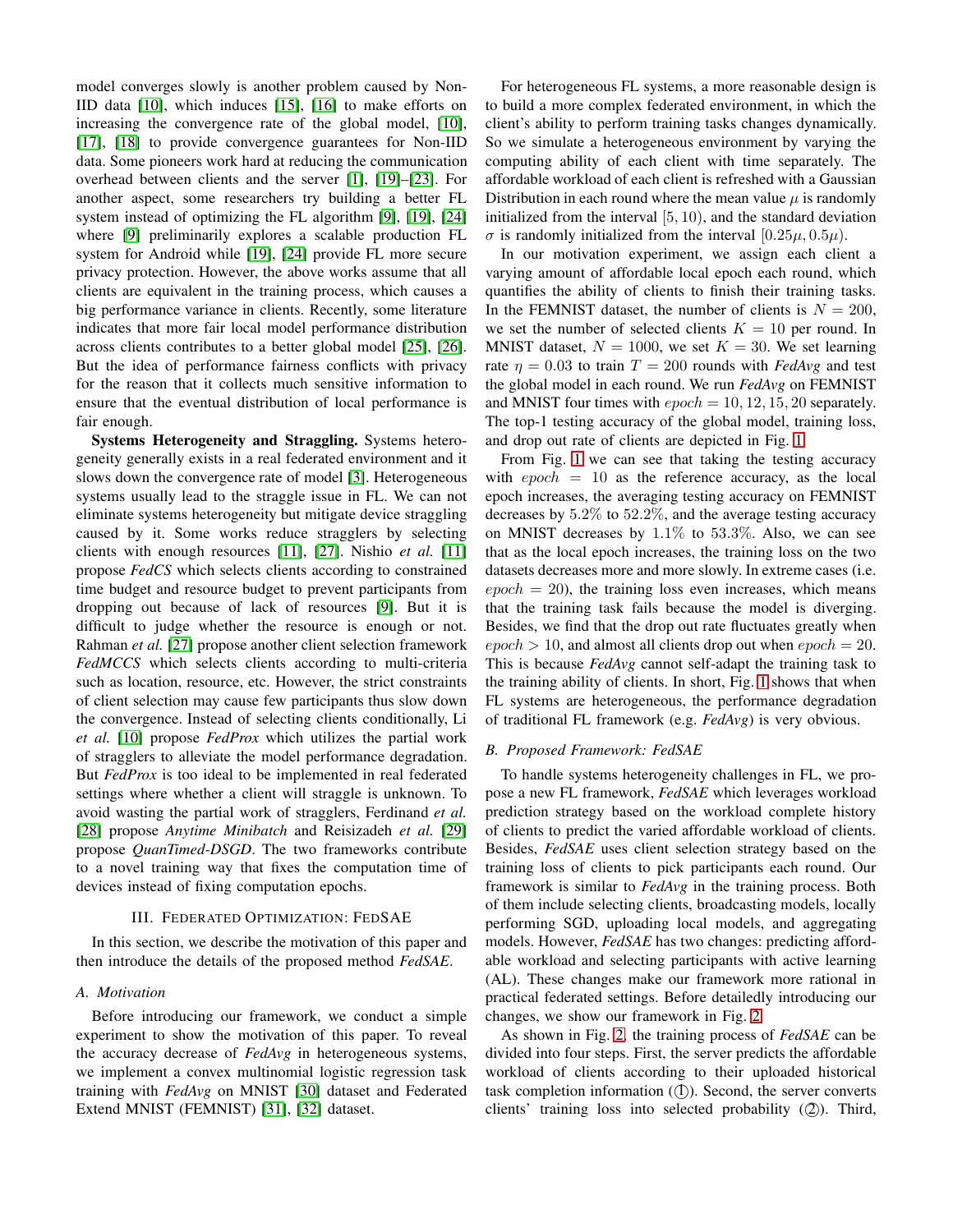

<span id="page-3-0"></span>Fig. 1. The results of *FedAvg* trained on FEMNIST and MNIST datasets. The real affordable local epoch of each client is varying while the training epoch allocated to clients is fixed (i.e.  $epoch = 10, 12, 15, 20$ ). With allocated epoch increasing from 10 to 20, averaging testing accuracy reduces by up to 53.3% on MNIST, and the averaging drop out rate increases by up to 41% on FEMNIST, which means considering systems heterogeneity, the performance of *FedAvg* declines heavily. That's because many clients do not finish their assignments.

the server picks participants according to probabilities in 2 then broadcasts the global model and participants' predicted workload to participants  $(3)$ . At last, participants return model parameters, new task completion information and loss to the server and the server aggregates model weights for the next round  $(4)$ ). We will introduce  $(1)$  and  $(2)$  in detail in the rest of this section.

Affordable workload prediction. As we discussed before, the ability of clients to perform training tasks in a heterogeneous system is varied dynamically. Clients participating in training without self-adaptively adjusting the number of training workloads are more likely to drop out, which leads to an inefficient global model. Therefore, it is necessary to predict the affordable workload of clients correctly. To better predict the affordable workload of clients, *FedSAE* utilizes a task pair  $(L_k^t, H_k^t)$  to limit the maximum and minimum values of affordable workload, where  $L_k^t$  represents the amount of easy task,  $H_k^t$  represents the amount of difficult task, obviously,  $L_k^t$   $\lt$   $H_k^t$ . Each client will maintain a task pair. The client first performs the easy workload  $L_k^t$  and then increases its workload until it drops out or completes the difficult workload  $H_k^t$ . This pair is beneficial in two aspects: (1) It makes sure that devices at least finish a conservative workload  $L_k^t$  instead of dropping out. (2) It predicts the affordable workload of clients to a specified range, which is more stable than directly accurate to the amount of affordable workload.

Considering the workload prediction task is similar to the congestion control task in communication technology, we get



<span id="page-3-1"></span>Fig. 2. The workflow of *FedSAE*.

inspiration from classic TCP congestion control algorithms [\[33\]](#page-9-21), [\[34\]](#page-9-22). We propose two algorithms—-*FedSAE-Ira* (Algorithm [2\)](#page-4-0) and *FedSAE-Fassa* (Algorithm [3\)](#page-5-0) to predict the affordable workload of clients according to the historical task completion information. For client k, it records  $\tilde{E}_k^t$ , the amount of workload it can accomplish recently, as the prediction basis of the workload prediction algorithms. Specifically, to predict the affordable workload of the next round, *FedSAE-Ira* utilizes clients' task completion of the latest round while *FedSAE-Fassa* utilizes clients' task completion of many past rounds. The details of the two algorithms are as follows:

*1) FedSAE-Ira:* In Algorithm [2,](#page-4-0) we show the simple process of *FedSAE-Ira* in which the increased workload is inversely proportional to itself. If a client drops out, the client's predicted workload of the next round will be half of the current round otherwise the predicted workload of the client will increase by increment  $\frac{\tilde{U}}{\hat{E}_k^t}$  (see the line 11 to line 22 in Algorithm [2\)](#page-4-0). As shown in Fig. [3,](#page-4-1) at the beginning of the training the workload of clients is conservative and easy. Therefore, the workload increases fastly by increment  $\frac{U}{\hat{C}t}$  which is inversely proportional to the amount of current  $\hat{E}_k^t$ workload until the client drops out in round  $t$ . And then, the workload of the client in round  $t+1$  turns to half of the current workload. In this process, *FedSAE-Ira* shows the following advantages: (1) It is cautious to increase the workload of clients in a gradually smaller increment, which can reduce the drop out probability of clients to a certain extent. (2) It reduces workload exponentially after dropping out, which makes the workload recover to a safe level quickly. In this way, the client avoids dropping out consecutively. We simply summarize the predicted workload of clients as the following equation:

$$
\hat{E}_k^{t+1} = \begin{cases}\n\frac{1}{2}\hat{E}_k^t, & if \text{ client } k \text{ drops out} \\
\hat{E}_k^t + \frac{\mathcal{U}}{\hat{E}_k^t}, & otherwise\n\end{cases}
$$
\n(3)

<span id="page-3-2"></span>where  $\hat{E}_k^t$  is the predicted workload of client k in t-th round, U is the hyperparameter to control the increment. An appropriate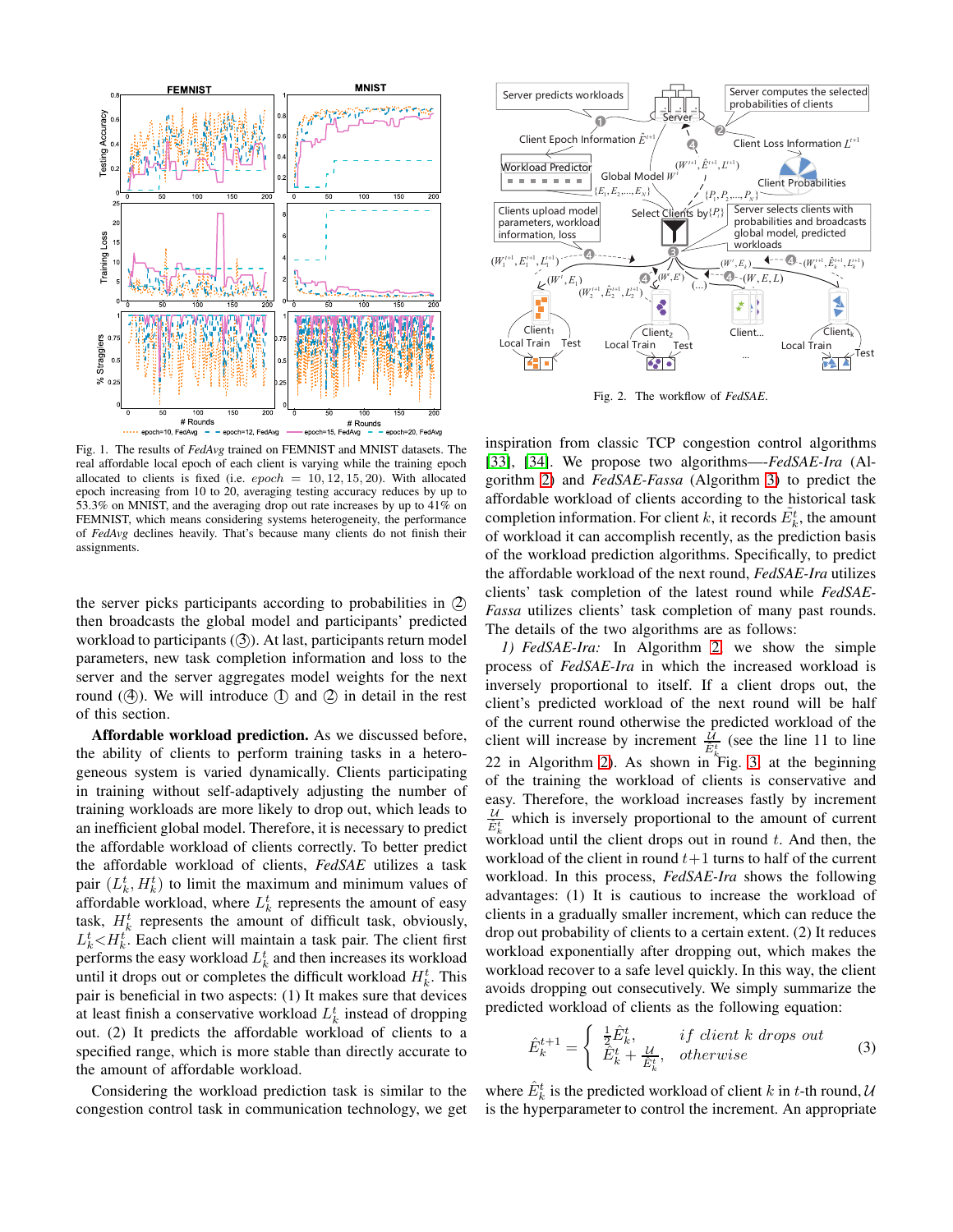<span id="page-4-0"></span>Algorithm 2 FedSAE-Ira: Federated Self-Adaptive Epoch with inverse ratio arise (Proposed Framework)

- **Input:** the actually affordable local epoch  $\tilde{E}_k^t$  of client  $k$  at round t, the server-predict workloads  $\hat{E}_k^t$ , the easy workloads  $\hat{L}_k^t$ , the difficult workloads  $\hat{H}_{k}^{t}$ .
- **Output:** the predicted easy workloads  $\hat{L}_k^{t+1}$ , the predicted difficult workloads  $\hat{H}_k^{\tilde{t}+1}$ .
- 1: procedure SERVER
- 2: Initialize  $w^0$ ,  $\hat{L}_k^0$ ,  $\hat{H}_k^0$
- 3: for each communication round  $t = 1, 2, ..., T$  do
- 4:  $S_t \leftarrow$  Select K clients according to selected probabilities.
- 5: Server broadcasts  $w_t$  to all selected clients.
- 6:  $(\hat{L}_k^t, \hat{H}_k^t, \tilde{E}_k^t) \leftarrow$  Read history data from  $S_t$ .
- 7: **for** each client  $k \in S_t$  in parallel do **do** 8:  $(\hat{L}_k^{t+1}, \hat{H}_k^{t+1}, \hat{E}_k^t) \leftarrow \text{EpochPredict} (\hat{L}_k^t, \hat{H}_k^t, \tilde{E}_k^t)$
- 9:  $w_k^{t+1} \leftarrow \text{Client}(k, w^t, \hat{E}_k^t)$
- 10:  $\qquad \qquad \bm{w}^{t+1} \leftarrow \sum_{k=1}^{K} \frac{n_k}{n} \bm{w}_k^{t+1}$

- // run on server
- 11: function EPOCHPREDICT( $\hat{L}_k^t$ ,  $\hat{H}_k^t$ ,  $\tilde{E}_k^t$ )
- // client  $\mathbf{k}$  will not drop out.
- 12: **if** the actual affordable workloads greater than  $\hat{H}_k^t$  **then**<br>13:  $\hat{L}_k^{t+1}, \hat{H}_k^{t+1} \leftarrow \hat{L}_k^t + \frac{\mathcal{U}}{\hat{L}_k^t}, \hat{H}_k^t + \frac{\mathcal{U}}{\hat{H}_k^t}$
- 
- 14:  $\hat{E}_k^t \leftarrow \hat{H}_k^t$

// client  $\mathbf{k}$  will drop out but weight at epoch  $\hat{L}_k^t$  will be uploaded. 15: **else if** the actually affordable workloads fall into  $[\hat{L}_k^t, \hat{H}_k^t]$  then

16:  $\hat{L}_k^{t+1} \leftarrow min(\hat{L}_k^t + \frac{\mathcal{U}}{\hat{L}_k^t}, \frac{1}{2}\hat{H}_k^t)$ 17:  $\hat{H}_k^{t+1} \leftarrow max(\hat{L}_k^t + \frac{\hat{k}_l}{\hat{L}_k^t}, \frac{1}{2}\hat{H}_k^t)$ 18:  $\hat{E}^t_k \leftarrow \hat{L}^t_k$ <br>
// client k will drop out and no weight will be uploaded. 19: **else**<br>
20:  $\hat{L}_k^{t+1}, \hat{H}_k^{t+1} \leftarrow \frac{1}{2} \hat{L}_k^t, \frac{1}{2} \hat{H}_k^t$ <br>
21:  $\hat{E}_k^t \leftarrow 0$ 22: **return**  $\hat{L}_k^{t+1}$ ,  $\hat{H}_k^{t+1}$ ,  $\hat{E}_k^t$  $\mathcal U$  run on client  $\mathbf k$ 23: function CLIENT(k,  $w^t$ ,  $\hat{E}_k^t$ ) 24:  $\mathcal{B} \leftarrow$  (seperate  $\mathcal{P}_k$  into batches of size B) 25: for each local epoch  $e = 1, 2, ..., \hat{E}_{k}^{t}$  do

26: **for** each local batch 
$$
b \in B
$$
 **do**  
27: 
$$
w^{t} \leftarrow w^{t} - \eta \nabla L(b; w^{t})
$$

28: return  $w^t$ 

 $U$  is efficient because an excessively high  $U$  makes the prediction process fluctuated while an excessively low  $U$  causes the time converging to the affordable workload interval too long. In *FedSAE-Ira*,  $L_k^t$  and  $H_k^t$  are predicted according to [\(3\)](#page-3-2). This method is a kind of Additive Increase Multiplicative Decrease (AIMD) method [\[35\]](#page-9-23) which is a feedback control algorithm with linear growth and exponential reduction. Chiu *et al.* [\[33\]](#page-9-21) demonstrate that for an additive increase and multiplicative decrease iterative process, the method is convergent.

*2) FedSAE-Fassa:* In order to make full use of the history of task completion, we propose *FedSAE-Fassa* which utilizes the amount of the affordable workload of many past rounds to self-adaptively predict the affordable workload of the next round. As shown in Algorithm [3,](#page-5-0) first, the server calculates the workload threshold  $\theta_k^t$  of k-th client in round t as [\(4\)](#page-4-2) based on the historical workload records (see the line 8 in Algorithm [3\)](#page-5-0).  $\theta$  represents the number of workloads that the client can complete in most cases.

<span id="page-4-2"></span>
$$
\theta_k^{t+1} = \alpha \theta_k^t + (1 - \alpha) \tilde{E}_k^t \tag{4}
$$



<span id="page-4-1"></span>Fig. 3. The simple process diagram of *FedSAE-Ira*. If the client drops out at round t, the predicted workload of the next round  $t + 1$  turns to be halved. If not, it keeps increasing in inverse proportion e.g. client  $k$  at  $t$ -th round increased by  $\frac{\mathcal{U}}{E_k^t}$ .

Where  $\tilde{E}^t_k$  is the real affordable workload,  $\alpha$  is the smoothness index which decides the percentage of the affordable workload of the last few rounds in threshold  $\theta_k^t$ . For example, a small  $\alpha$  means that the workload threshold  $\hat{\theta}_k^t$  is biased towards  $\tilde{E}_k^t$ , the affordable workload of the latest round. Equation [\(4\)](#page-4-2) is a simple expression of Exponential Moving Average (EMA) [\[36\]](#page-9-24) which means in  $\theta_k^t$  the weights of old affordable workload (e.g. the epochs before round  $t$ ) decrease exponentially as the training rounds increase. After obtaining  $\theta_k^t$ , the clients get predicted workloads of round  $t+1$  according to the following equation:

<span id="page-4-3"></span>
$$
\hat{E}_k^{t+1} = \begin{cases}\n\hat{E}_k^t + \gamma_1, & \text{if } \hat{E}_k^t \text{ is in start stage} \\
\hat{E}_k^t + \gamma_2, & \text{if } \hat{E}_k^t \text{ is in arise stage} \\
\frac{1}{2}\hat{E}_k^t, & \text{if client k drops out}\n\end{cases}
$$
\n(5)

Similarly,  $\hat{E}_k^t$  is the predicted workload of k-th client at round t,  $\gamma_1$  and  $\gamma_2$  ( $\gamma_1 > \gamma_2$ ) are the hyperparameters related to the increment. In  $FedSAE-Fassa$ ,  $L_k^t$  and  $H_k^t$  are predicted according to [\(5\)](#page-4-3). The workload threshold  $\theta_k^t$  reflects the weighted average of the affordable workload till  $t$ -th round. To accurately predict the affordable workload of clients, *FedSAE-Fassa* divides the workload growth process into two stages based on the workload threshold—-start stage and arise stage. Among them, the workload in the start stage is less than  $\theta_k^t$  and the probability of drop out is low so the workload grows fastly with an increment  $\gamma_1$  while the workload in the arise stage is bigger than  $\theta_k^t$  and the client is easy to drop out so the workload grows slowly with an increment  $\gamma_2$ . Obviously,  $\gamma_1 > \gamma_2$ . The algorithm *FedSAE-Fassa* using segmentation strategy is advantaged in the following points: (1) It takes full advantage of historical performance data of clients and dynamically adjusts the weights of old affordable workload in threshold computation to avoid abusing the outof-date information. (2) It increases the local epoch with two different growth rates, which predicts the local epoch of clients more cautiously. We show the process of *FedSAE-Fassa* in Fig. [4.](#page-5-1)

Client selection with Active Learning. Although the aforementioned workload prediction algorithms can reduce strag-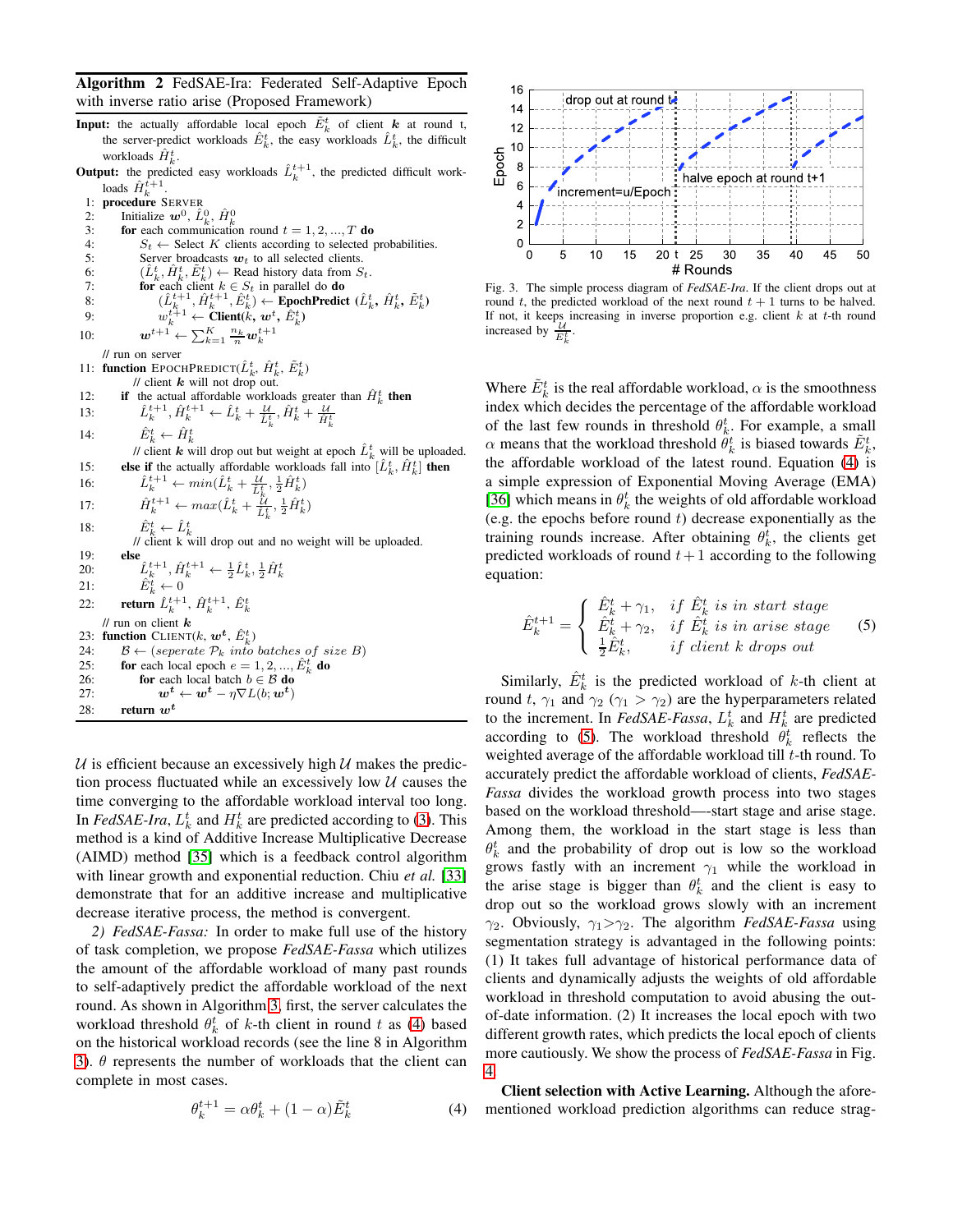<span id="page-5-0"></span>Algorithm 3 FedSAE-Fassa: Federated Self-Adaptive Epoch with fastly starting and slowly arising (Proposed Framework)

- **Input:** the actually affordable local epoch  $E_k^t$  of client  $k$  at round t, the server-predict workloads  $\hat{E}^t_k$ , the easy workloads  $\hat{L}^t_k$ , the difficult workloads  $\hat{H}_{k}^{t}$ .
- **Output:** the predicted easy workloads  $\hat{L}_k^{t+1}$ , the predicted difficult workloads  $\hat{H}_k^{\tilde{t}+1}$ .
- 1: procedure SERVER
- 2: Initialize  $w^0$ ,  $\hat{L}_k^0$ ,  $\hat{H}_k^0$ ,  $\alpha$
- 3: for each communication round  $t = 1, 2, ..., T$  do
- 4:  $S_t \leftarrow$  Select K clients according to selected probabilities.
- 5: Server broadcasts  $w_t$  to all selected clients.
- 6:  $(\hat{L}_k^t, \hat{H}_k^t, \tilde{E}_k^t) \leftarrow$  Read history data from  $S_t$ .
- 7: **for** each client  $k \in S_t$  in parallel do **do**
- 
- 8:<br>  $\theta_k^t \leftarrow \alpha \theta_k^{t-1} + (1-\alpha)\tilde{E}_k^{t-1}$ <br>
9:<br>  $(\tilde{L}_k^{t+1}, \tilde{H}_k^{t+1}, \tilde{E}_k^t) \leftarrow \textbf{EpochPredict} (\tilde{L}_k^t, \tilde{H}_k^t, \tilde{E}_k^t, \theta_k^t)$ //the function Client() is defined in Algorithm<sup>2</sup>
- 10:  $w_k^{t+1} \leftarrow \text{Client}(k, w^t, \hat{E}_k^t)$
- 11:  $\qquad \qquad \mathbf{w}^{t+1} \leftarrow \sum_{k=1}^K \frac{n_k}{n} \mathbf{w}_k^{t+1}$
- // run on server
- 12: function EPOCHPREDICT( $\hat{L}_k^t$ ,  $\hat{H}_k^t$ ,  $\tilde{E}_k^t$ ,  $\theta_k^t$ ) // client  $k$  will not drop out.
- 13: **if** the actual affordable workloads greater than  $\hat{H}_{k}^{t}$  then //client is in the arise stage.
- 
- 14: **if**  $\theta_k^t$  equal or less than  $\hat{L}_k^t$  **then**<br>15:  $\hat{L}_k^{t+1}$ ,  $\hat{H}_k^{t+1} = \hat{L}_k^t + r_2$ ,  $\hat{H}_k^t + r_2$
- 
- 16: **else if**  $\theta_k^t$  in  $(\hat{L}_k^t, \hat{H}_k^{t^+})$  **then**<br>
17:  $\hat{L}_k^{t+1}, \hat{H}_k^{t+1} = \hat{L}_k^t + r_1, \hat{H}_k^t + r_2$
- $\sqrt{\frac{1}{2}}$  //client is in the start stage.

18: **else**  
19: 
$$
\hat{L}_k^{t+1}, \hat{H}_k^{t+1} = \hat{L}_k^t + r_1, \hat{H}_k^t + r_1
$$

20:  $\hat{E}^t_k = \hat{H}^t_k$ 

// client  $\mathbf{k}$  will drop out but weight at epoch  $\hat{L}_k^t$  will be uploaded. 21: **else if**  $E_k^t$  in  $(\hat{L}_k^t, \hat{H}_k^t]$  then

| 22: | if $\theta_k^t$ equal or greater than $\hat{L}_k^t$ then                                        |
|-----|-------------------------------------------------------------------------------------------------|
| 23: | $\hat{L}_{k}^{t+1} = min(\hat{L}_{k}^{t} + r_2, \frac{1}{2}\hat{L}_{k}^{t})$                    |
| 24: | $\hat{H}_{k}^{t+1} = max(\hat{L}_{k}^{t} + r_2, \frac{1}{2}\hat{H}_{k}^{t})$                    |
| 25: | else if $\theta_k^t$ in $(\hat{L}_k^t, \hat{H}_k^t]$ then                                       |
| 26: | $\hat{L}_{k}^{t+1} = min(\hat{L}_{k}^{t} + r_1, \frac{1}{2}\hat{H}_{k}^{t})$                    |
| 27: | $\hat{H}_{k}^{\tilde{t}+1} = max(\hat{L}_{k}^{t} + r_1, \frac{1}{2}\hat{H}_{k}^{t})$            |
| 28: | else                                                                                            |
| 29: | $\hat{L}_{k}^{t+1} = min(\hat{L}_{k}^{t} + r_1, \frac{1}{2}\hat{H}_{k}^{t})$                    |
| 30: | $\hat{H}_{k}^{t+1} = max(\hat{L}_{k}^{t} + r_{1}, \frac{1}{2}\hat{H}_{k}^{t})$                  |
| 31: | $\hat{E}_{\scriptscriptstyle L}^t = \hat{L}_{\scriptscriptstyle L}^t$                           |
|     | // client k will drop out and no weight will be uploaded.                                       |
| 32: | else                                                                                            |
| 33: | $\hat{L}_{k}^{t+1}, \hat{H}_{k}^{t+1} = \frac{1}{2}\hat{L}_{k}^{t}, \frac{1}{2}\hat{H}_{k}^{t}$ |
| 34: | $\hat{E}_L^t=0$                                                                                 |
| 35: | <b>return</b> $\hat{L}_{k}^{t+1}$ , $\hat{H}_{k}^{t+1}$ , $\hat{E}_{k}^{t}$                     |

glers, the quality of the global model should be considered further as not all clients are active in the training process. Therefore, we combine active learning (AL) [\[37\]](#page-9-25) with *FedSAE* to select clients with high training value for the global model to participate in training in order to obtain a high-quality global model. In general, some clients' local models own large loss, and focusing on optimizing these models will greatly improve the quality of the global model [\[38\]](#page-9-26). Hence, AL aims to select clients with larger training loss to participate in training. In our framework, the server firstly converts the cross-entropy loss of each client into the corresponding training value to measure the importance of the client. And then, the server converts the



<span id="page-5-1"></span>Fig. 4. The simple process diagram of *FedSAE-Fassa*. Each round clients calculate their workload threshold  $\theta$  according to the historical information. In the start stage where the clients' local epoch less than  $\theta$  and clients' local epoch increases by  $\gamma_1$  each round. In the arise stage where the number of client's local epoch is greater than  $\theta$  and clients' local epoch increases by  $\gamma_2$ , where  $\gamma_1 > \gamma_2$ . Also, if clients drop out then the local epoch of the next round will be halved.

training value into selected probability and selects participants for each round according to the probabilities. The training value of client  $k$  at round  $t$  is calculated as the following equation:

$$
v_k^{t+1} = \begin{cases} \sqrt{n_k} \bar{l}_k^t, & if \text{ client } k \text{ is selected} \\ v_k^t, & otherwise \end{cases} \tag{6}
$$

where  $n_k$  is the number of samples on client k,  $\bar{l}_k^t$  is the average loss of client  $k$  at round  $t$ . At each round, only the loss of participants is refreshed. Each participant computes the evaluation of value  $v_k^t$  and returns it to the server. Then the server turns  $v_k^t$  into a selected probability  $p_k^t$  by the equation as follows: t

$$
p_k^t = \frac{e^{\beta \ast v_k^t}}{\sum_k^K e^{\beta \ast v_k^t}} \tag{7}
$$

where  $\beta$  is the hyper parameter to scale  $v_k$  to prevent  $e^{\beta * v_k}$ from being too large of too small to reflect the numerical relationship between the raw data  $v_k$ . Then the server picks participants out according to the selected probabilities  $\{p_1, p_2, ..., p_n\}.$ 

In terms of the cost of *FedSAE*, compared to *FedAvg*, the server requires  $\mathcal{O}(n)$  extra time to calculate the affordable workload and selected probability. Besides, each client requires  $\mathcal{O}(1)$  extra space to store the local loss and  $\mathcal{O}(1)$ extra space to store the workload information of its latest model. However, the above-mentioned additional calculation overhead and storage overhead are small enough and can be ignored, which means our algorithm is practical. To verify the rationality of our framework, we will introduce multiple experiments we conducted in the next section.

## IV. EVALUATION

In this section, we present the experimental details and results for our framework *FedSAE*. In subsection [IV-B,](#page-6-0) we show the performance improvement of *FedSAE* in heterogeneous systems. In subsection [IV-C,](#page-8-7) we sufficiently exhibit the effects of *FedSAE* combined with AL on convergence.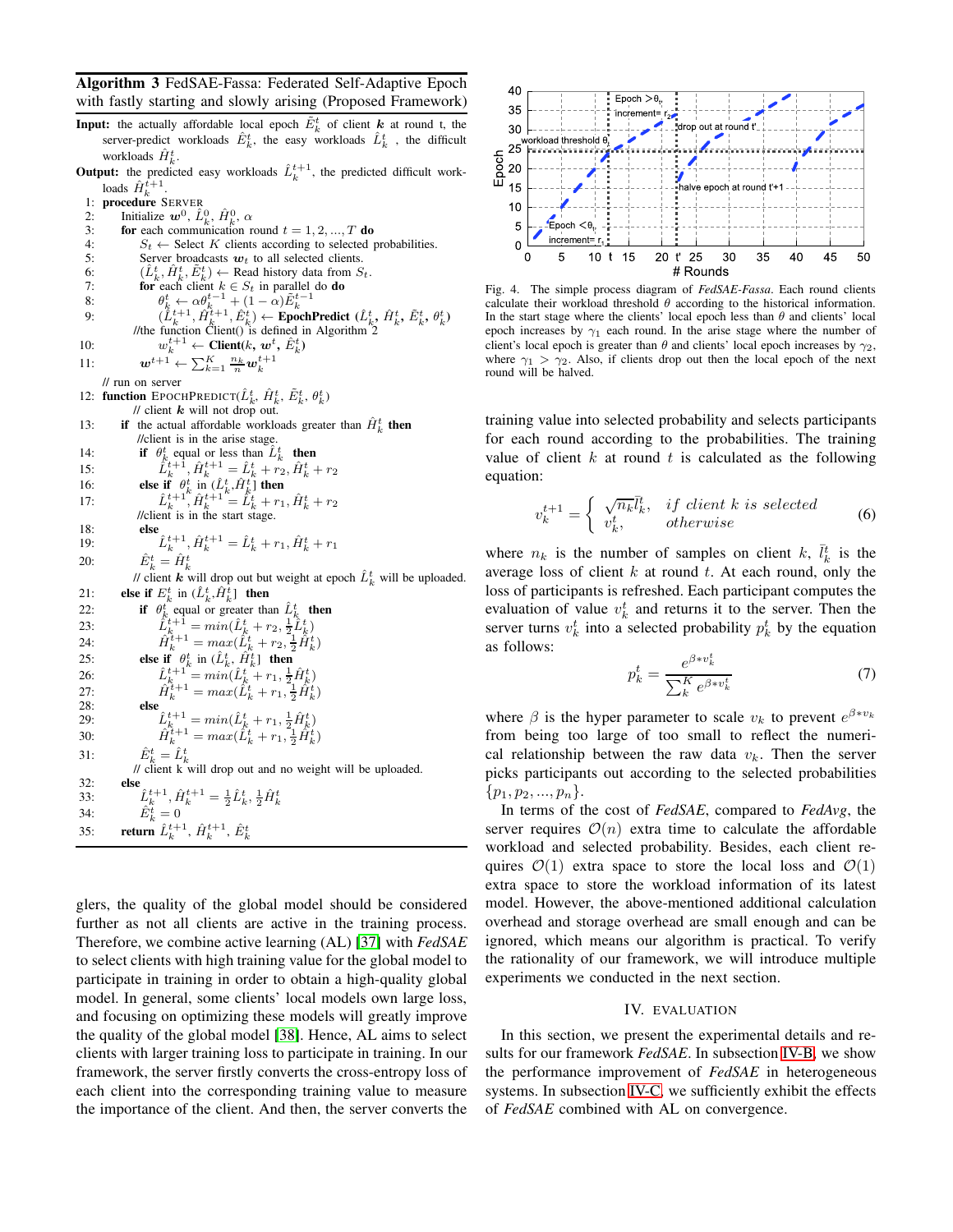# *A. Experimental Details*

Datasets & Models. Our evaluation includes two model families on four datasets which are consisted of both image classification tasks and text sentiment analysis tasks. Federated Extended MNIST (FEMNIST) [\[32\]](#page-9-20) is a 26-class image classification dataset composed of handwritten digits and characters which partition the 62-class data in EMNIST [\[31\]](#page-9-19) according to writers. The data of FEMNIST is distributed into 200 devices where each device holds only 5 classes as heterogeneous settings. We use multinomial logistic regression (MCLR) with 7850 parameters to train a convex model on FEMNIST. MNIST [\[30\]](#page-9-18) is a 10-class image classification dataset composed of handwriting digits 0-9. On MNIST, 18,345 samples are divided into 1,000 devices. To simulate obvious heterogeneity, each device holds only 2-class digits and the samples of devices follow a power law. We optimize the model on MNIST with the same training model MCLR as FEMNIST. Sentiment140 (Sent140) [\[39\]](#page-9-27) is a text sentiment analysis dataset composed of many tweets where each tweet can be extracted as a positive or negative sentiment. The number of clients on Sent140 is 772. We use LSTM to train the model on Sent140. Synthetic [\[40\]](#page-9-28) is a synthetic federated dataset that consists of 100 devices. We generated Synthetic dataset with the hyperparameter  $\alpha = 1, \beta = 1$ (e.g. Synthetic $(1,1)$ ) and the data size on clients follows a power law. We use the MCLR classifier to train the model on Synthetic $(1,1)$ . The statistics of the above four datasets are shown in TABLE [I.](#page-6-1)

Federated Parameters. All of the above models support training with at least one iteration. We split an epoch into multiple iterations. For example, if a client is required to train 3.5 epochs, then this client will train 3 epochs and 0.5 $\tau$  iterations where  $\tau = \frac{S_k}{B}$  varies with the practical iterations of an epoch,  $S_k$  is the number of samples for client  $k$ ,  $B$  is the local mini-batch. In our experiments, we simulate systems heterogeneity by generating the affordable local workloads  $E$  of clients at each round with Gaussian Distributions  $E \sim \mathcal{N}(\mu, \sigma^2)$  where  $\mu \in [5, 10)$ ,  $\sigma \in [\frac{\mu}{4}, \frac{\mu}{2})$ ,  $\mu$ ,  $\sigma$  are valued from their regions uniformly. We use the same federated learning settings as introduced in [III-A:](#page-2-0) the number of selected clients per round  $K = 30$  for MNIST,  $K = 10$ for FEMNIST, Sent140 and Synthetic(1,1), the mini-batch for local SGD is  $B = 10$ , the learning rate  $\eta$  for FEMNIST, MNIST, Sent140, Synthetic(1,1) respectively are 0.03, 0.03, 0.3, 0.01. Specific to *FedSAE*, we initialize  $(L_k^0, H_k^0)$  to (1,2) and we set the inverse ratio parameter  $\mathcal{U} = 10$ , smooth index

<span id="page-6-1"></span>TABLE I STATISTICS OF FEMNIST, MNIST, SYNTHETIC(1,1) AND SENT140.

| Dataset        | Model       | Devices | Samples |
|----------------|-------------|---------|---------|
| <b>MNIST</b>   |             | 1.000   | 69,035  |
| <b>FEMNIST</b> | <b>MCLR</b> | 200     | 18.345  |
| Synthetic(1,1) |             | 100     | 75.349  |
| Sent140        | <b>LSTM</b> | 772     | 40.783  |

 $\alpha = 0.95$ , the increment  $\gamma_1 = 3$ ,  $\gamma_2 = 1$ , scale parameter of AL  $\beta = 0.01$ . For the convenience of understanding, we will reiterate the meaning and value of above *FedSAE* parameters again when we use it.

Baseline & Metrics. The baseline of this paper is the vanilla FL framework *FedAvg* [\[2\]](#page-8-6). In our experiments, the affordable workload of each client changes over time. We fix the random seed to ensure that the same client has the same affordable workload set on different datasets. If the assignment of clients is less than its affordable workload, then the client can complete the training task, otherwise, it will drop out. For  $FedAvg$ , the server fixes the assigned workload  $E$  of clients to 15. For *FedSAE*, the workload of clients is predicted by the server. In order to eliminate the influence of client selection, we fixed the random seed of each round to ensure that when the training framework is different, the server will select the same clients in the same round of the same dataset. Each round we evaluate the global model. To compare each framework intuitively, we draw the top-1 testing accuracy, training loss of global model and drop out rate of clients in the following sections.

# <span id="page-6-0"></span>*B. Effects of Affordable Workload Prediction*

We divide the experiment of *FedSAE* into three groups: *FedAvg vs. FedSAE-Ira*, *FedAvg vs. FedSAE-Fassa*, *FedSAE-Ira vs. FedSAE-Fassa*. The former two groups are to illustrate the effects of *FedSAE*, and the latter group is to illustrate the performance difference between the two prediction algorithms. The details are following:

*FedAvg vs. FedSAE-Ira. FedSAE-Ira* predicts clients' local epoch according to the history of completing tasks of the latest round. In *FedSAE-Ira*, we predict the affordable workload with the increment which is inversely proportional to the amount of the client's current work. We conduct several experiments on FEMNIST and MNIST to get a suitable value of the inverse ratio parameter  $U$ , and some details are shown in Fig. [5.](#page-6-2) Empirically, we set U to 10 so the increment is  $\frac{10}{E_k^t}$  if the client performs its assigned workloads successfully. To eliminate the influence of client selection, the server selects clients randomly on both *FedSAE-Ira* and *FedAvg*. We implement *FedSAE-Ira* (Algorithm [2\)](#page-4-0) in Tensorflow [\[41\]](#page-9-29) and report the performance of *FedSAE-Ira* and *FedAvg* in Fig. [6](#page-7-0) and TABLE [II.](#page-7-1) We can see that on the four datasets, systems heterogeneity leads to more



<span id="page-6-2"></span>Fig. 5. Effects of choosing different inverse ratio parameter  $U$ . We show the experimental testing accuracy of global model on FEMNIST and MNIST datasets when  $\mathcal{U} = 1, 2, 3, 10$ . Empirically, we find that when  $\mathcal{U} = 10$ , *FedSAE-Ira* works well.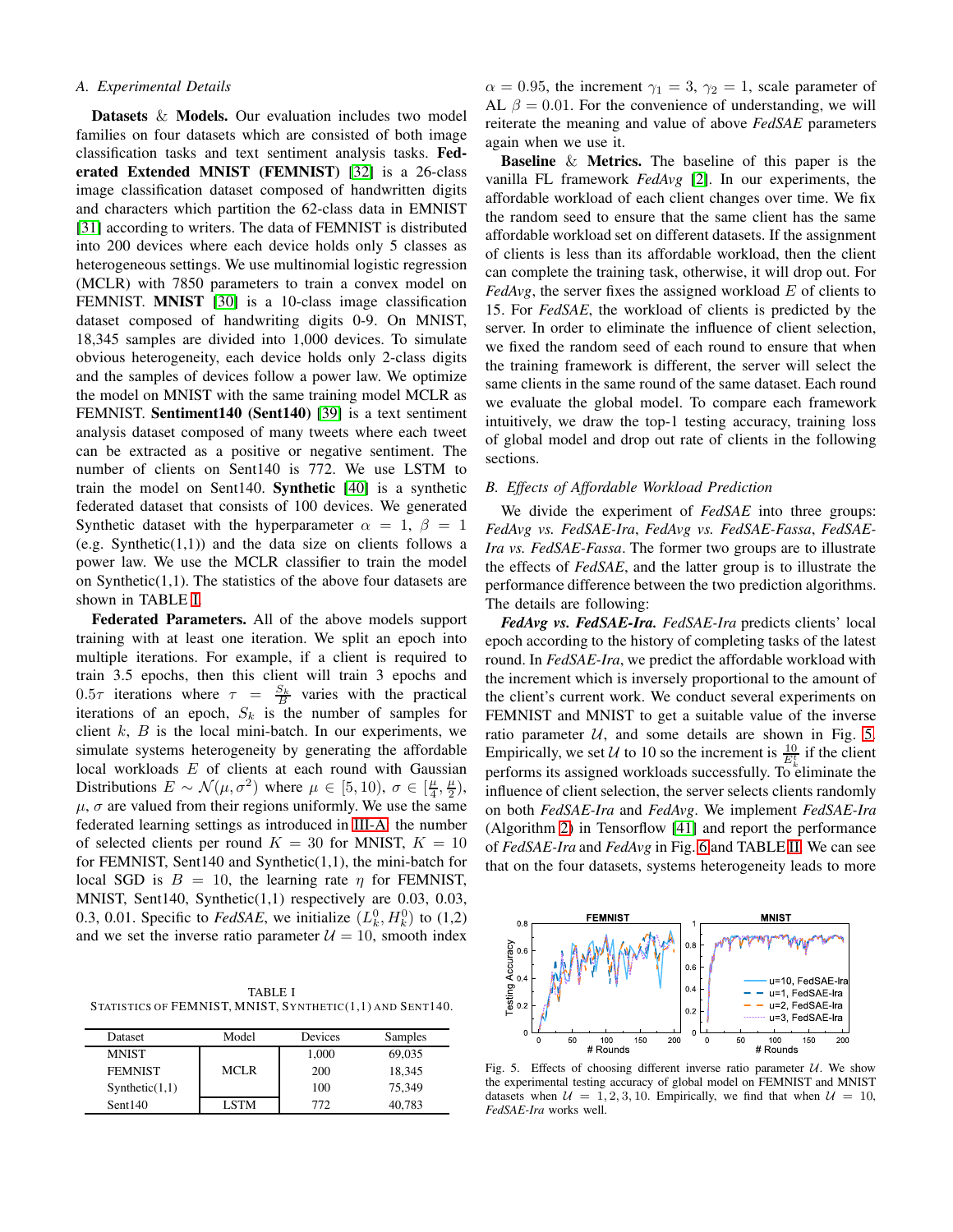

<span id="page-7-0"></span>Fig. 6. Testing accuracy, training loss, drop out rate of *FedSAE-Ira*, *FedSAE-Fassa* relative to *FedAvg* on four datasets. We simulate a heterogeneous system by giving devices different parameters  $\mu$ ,  $\sigma$  of affordable workloads distribution function  $\mathcal{N}(\mu, \sigma^2)$ . *FedSAE-Ira* and *FedSAE-Fassa* can predict the affordable workloads of devices while *FedAvg* can not. (1) *FedAvg vs. FedSAE-Ira. FedSAE-Ira* can increase testing accuracy up to 58% and mitigate straggling up to 88.3%. (2) *FedAvg vs. FedSAE-Fassa.* Similar to *FedSAE-Ira*, *FedSAE-Fassa* brings testing accuracy improvement up to 57.5% and mitigate straggling up to 96.3%. (3) *FedSAE-Ira vs. FedSAE-Fassa. FedSAE-Ira* improves accuracy +0.4% higher than *FedSAE-Fassa* while *FedSAE-Fassa* mitigates stragglers +6.875% than *FedSAE-Ira*. *FedSAE* improves absolute testing accuracy by 26.7%. We also report accuracy improvement in TABLE [II.](#page-7-1)

#### TABLE II

<span id="page-7-1"></span>RESULTS OF *FedSAE-Ira, FedSAE-Fassa* ON FEMNIST, MNIST, SENT140 AND SYNTHETIC(1,1). WE SHOW THE TOP-1 TESTING ACCURACY AND THE AVERAGE DROP OUT RATE( SEE THE ROW OF % STRAGGLERS IN THE TABLE) AS BELOW. BESIDES, THE PERCENTAGES OF ACCURACY IMPROVEMENT AND STRAGGLERS MITIGATION ARE CALCULATED.

| <b>Dasaset</b> | FedAvg (Baseline) |                 | FedSAE-Ira (Ours) |                           | FedSAE-Fassa (Ours) |                          |
|----------------|-------------------|-----------------|-------------------|---------------------------|---------------------|--------------------------|
|                | accuracy          | $\%$ stragglers | accuracy          | $\%$ stragglers           | accuracy            | % stragglers             |
| <b>FEMNIST</b> | 41.7              | 97.5            | 77.8 $(† 36.1)$   | 10.2 $(\downarrow 87.3)$  | 75.1 $(† 33.4)$     | 8.0 ( $\downarrow$ 89.5) |
| <b>MNIST</b>   | 81.9              | 96.6            | 89.4 $(† 7.5)$    | $8.3 (\perp 88.3)$        | 89.4 $(† 7.5)$      | $0.3 \ (\perp 96.3)$     |
| Sent140        | 63.9              | 96.5            | 72.1 $(† 8.2)$    | 10.3 ( $\downarrow$ 86.2) | 72.4 $(† 8.5)$      | 1.4 ( $\downarrow$ 95.1) |
| Synthetic(1,1) | 20.9              | 97.1            | 78.9 $(† 58)$     | 11.2 $(\downarrow 85.9)$  | 78.4 († 57.5)       | 2.6 ( $\downarrow$ 94.5) |



<span id="page-7-2"></span>Fig. 7. Effects of assigning different values to  $\gamma_1$ ,  $\gamma_2$  and  $\alpha$  in *FedSAE-Fassa*. We see that when  $\gamma_1 = 3$ ,  $\gamma_2 = 1$ ,  $\alpha = 0.95$ , *FedSAE-Fassa* works well on both FEMNIST and MNIST.

than 90% of stragglers (see the pink solid lint in the bottom row of Fig. [6\)](#page-7-0). Moreover, from the training loss in the second row of Fig. [6,](#page-7-0) we can see that *FedAvg* has a divergent trend on FEMNIST, Sent140 and Synthetic(1,1). The evidence is that the training loss does not decrease but increases. In such a situation, *FedSAE-Ira* effectively improves the testing accuracy by up to  $58\%$  (see the line of Synthetic(1,1) in TABLE [II\)](#page-7-1), and reduces the stragglers by up to 88.3%. Besides, the convergence rate of the global model is restored. Because *FedSAE-Ira* predicts an appropriate workload for each client, thus a large number of clients avoid dropping out.

*FedAvg vs. FedSAE-Fassa. FedSAE-Fassa* predicts clients' local epoch according to the training history of all of the past communication rounds. We show the experimental results of choosing the suitable parameters (i.e.  $\alpha$ ,  $\gamma_1$ ,  $\gamma_2$ ) for *FedSAE*-*Fassa* in Fig. [7.](#page-7-2) Empirically, we set smooth index  $\alpha$  to 0.95. And we set the increment parameters  $\gamma_1$ ,  $\gamma_2$  to 3, 1. The participants of each round also are selected randomly. The experimental results are shown in Fig. [6.](#page-7-0) Similar to *FedSAE-Ira*, *FedSAE-Fassa* brings the accuracy improvement and mitigates straggling. Specifically, *FedSAE-Fassa* improves the testing accuracy by up to 57.5%, which is similar to *FedSAE-Ira*.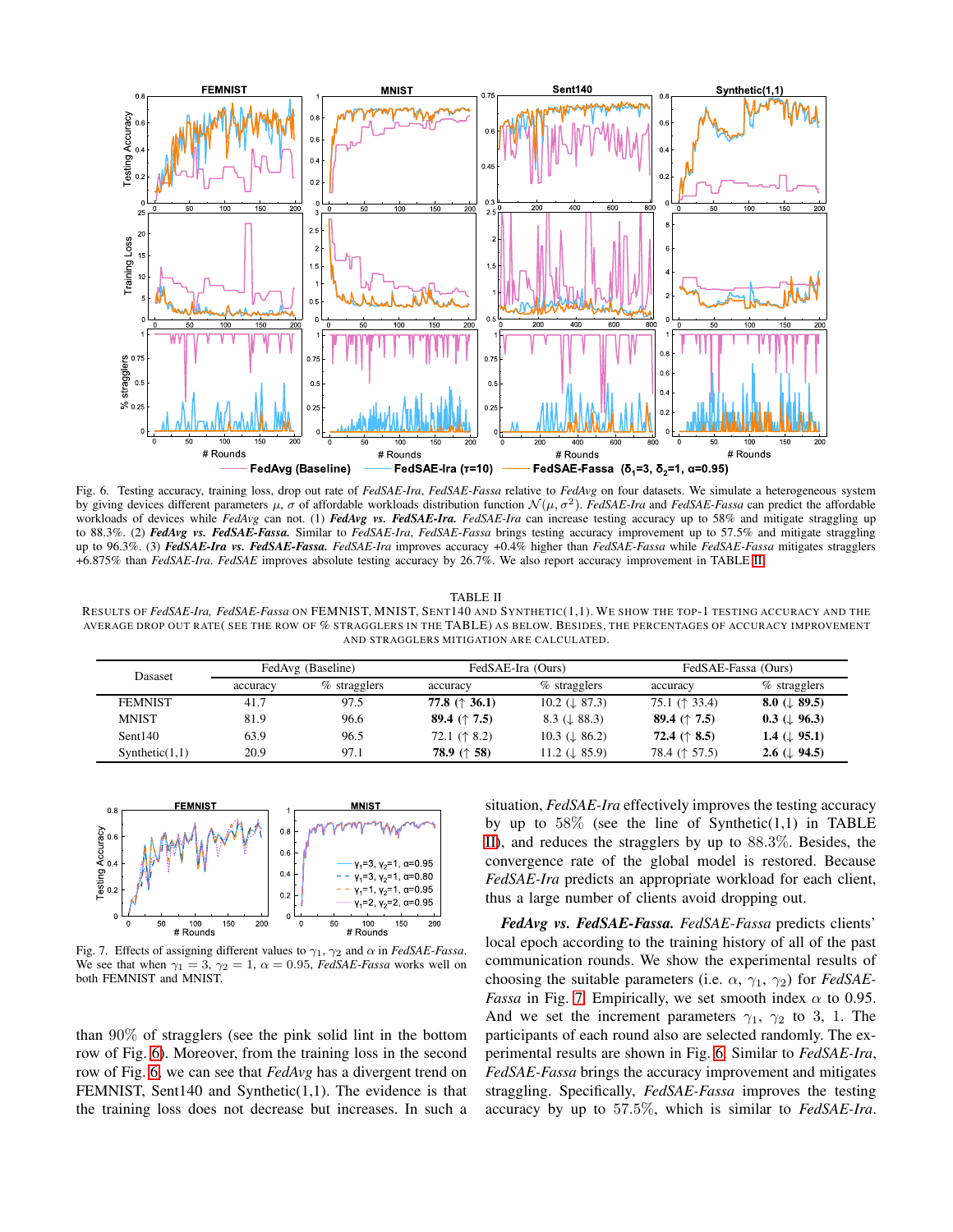

<span id="page-8-8"></span>Fig. 8. Testing accuracy and training loss on *FedSAE-Ira* with the different training rounds using AL. *FedSAE-Ira*+AL200 also named full *FedSAE-Ira*+AL owns the fastest convergence rate.

<span id="page-8-9"></span>TABLE III THE NUMBER OF TRAINING ROUNDS FOR FEMNIST TO ACHIEVE THE GOAL TESTING ACCURACY 60% AND MNIST TO ACHIEVE THE GOAL TESTING ACCURACY 84%.

| Dataset        | # Rounds of using AL in FedSAE-Ira |      |    |     |     | FedAvg. |        |
|----------------|------------------------------------|------|----|-----|-----|---------|--------|
|                |                                    | 20   | 50 | 100 | 150 | 200     | $E=15$ |
| <b>FEMNIST</b> | 48                                 | -30- | 31 | 37  | 32  | 32      | -      |
| <b>MNIST</b>   | 25                                 | 19.  | 21 | 19  | 19  | 10      |        |

Besides, *FedSAE-Fassa* also reduces stragglers up to 96.3%, which is 8% higher than *FedSAE-Ira*. The reason may be that *FedSAE-Fassa* makes full use of clients' past training history of completing tasks, which can more accurately predict the changing characteristics of the affordable workload.

*FedSAE-Ira vs. FedSAE-Fassa.* In Fig. [6,](#page-7-0) *FedSAE-Ira* and *FedSAE-Fassa* are efficient in accuracy improving and straggler decreasing. To be exact, *FedSAE-Ira* brings accuracy improvement +0.4% higher than *FedSAE-Fassa* on average. While *FedSAE-Fassa* mitigates straggling +6.875% more significantly than *FedSAE-Ira* on average. From the data in TABLE [II,](#page-7-1) we see that our framework *FedSAE* improves absolute testing accuracy by 26.7% and reduces the straggle rate by 90.3% on average.

Although accuracy is improved, the convergence rate is still changeless. So we import Active Learning to accelerate the model convergence rate as described in the following section.

## <span id="page-8-7"></span>*C. Effects of AL*

To improve the quality of the global model further, we utilize Active Learning (AL) [\[37\]](#page-9-25) to dynamically select participants with high training value for the global model. Empirically, we set the scale parameter  $\beta$  to 0.01 which is the same as [\[38\]](#page-9-26). As shown in Fig. [8,](#page-8-8) we conduct multiple experiments with the number of rounds to perform AL as a variable, where the label *FedSAE-Ira*+ALn represents the client selection strategy is used in the first n training rounds. Particularly, *FedSAE-Ira*+AL0 represents the pure *FedSAE-* *Ira*. Similarly, *FedSAE-Ira*+AL200 represents full *FedSAE-Ira*+AL. The experimental results are shown in Fig. [8](#page-8-8) which demonstrates that AL improves the convergence speed of the global model. In order to quantify the impact of AL on convergence, we show the number of training rounds for FEMNIST to achieve the goal accuracy 60% and for MNIST to achieve the goal accuracy 84% in TABLE [III.](#page-8-9) From TABLE [III,](#page-8-9) we can see that in the early of the training, compared to pure *FedSAE-Ira* and *FedAvg*, *FedSAE-Ira+AL* can increase the convergence speed of the model by at least 23.5 % on average. However, AL improves the convergence speed while slightly reducing the testing accuracy of the global model i.e. accuracy of FEMNIST and MNIST decreases by up to 2.3%, 0.7% separately. To achieve a compromise between convergence rate and global model accuracy, we recommend using the client selection strategy for the first quarter of the training round.

# V. CONCLUSION

In this paper, we propose *FedSAE*, aiming to solve the straggle problems and performance reduction caused by systems heterogeneity. *FedSAE* allows clients to self-adaptively perform their affordable workloads according to the training history of clients which relies on the two self-adaptive algorithms *FedSAE-Ira* and *FedSAE-Fassa*. We explain the design details of these two algorithms and parameters choosing to get efficient performance. Also, we show a series of experimental results on federated datasets to demonstrate that the significant accuracy improvement and stragglers decreasing of our framework in heterogeneous federated learning systems. Our framework, *FedSAE*, generally improves 26.7% absolute testing accuracy and reduces 90.3% drop out rate on average. Besides, *FedSAE* can speed up convergence rate of global model. Our future work includes providing convergence analysis for our framework and providing more reliable accuracy improvements for imbalanced datasets when we accelerate model convergence.

#### **REFERENCES**

- <span id="page-8-0"></span>[1] J. Konečnỳ, H. B. McMahan, F. X. Yu, P. Richtárik, A. T. Suresh, and D. Bacon, "Federated learning: Strategies for improving communication efficiency," *arXiv preprint arXiv:1610.05492*, 2016.
- <span id="page-8-6"></span>[2] B. McMahan, E. Moore, D. Ramage, S. Hampson, and B. A. y Arcas, "Communication-efficient learning of deep networks from decentralized data," in *Artificial Intelligence and Statistics*. PMLR, 2017, pp. 1273– 1282.
- <span id="page-8-1"></span>[3] V. Smith, C.-K. Chiang, M. Sanjabi, and A. S. Talwalkar, "Federated multi-task learning," in *Advances in Neural Information Processing Systems*, 2017, pp. 4424–4434.
- <span id="page-8-2"></span>[4] Q. Yang, Y. Liu, T. Chen, and Y. Tong, "Federated machine learning: Concept and applications," *ACM Transactions on Intelligent Systems and Technology (TIST)*, vol. 10, no. 2, pp. 1–19, 2019.
- <span id="page-8-3"></span>[5] A. Hard, K. Rao, R. Mathews, S. Ramaswamy, F. Beaufays, S. Augenstein, H. Eichner, C. Kiddon, and D. Ramage, "Federated learning for mobile keyboard prediction," *arXiv preprint arXiv:1811.03604*, 2018.
- <span id="page-8-4"></span>[6] L. Yang, B. Tan, V. W. Zheng, K. Chen, and Q. Yang, "Federated recommendation systems," in *Federated Learning*. Springer, 2020, pp. 225–239.
- <span id="page-8-5"></span>[7] T. S. Brisimi, R. Chen, T. Mela, A. Olshevsky, I. C. Paschalidis, and W. Shi, "Federated learning of predictive models from federated electronic health records," *International journal of medical informatics*, vol. 112, pp. 59–67, 2018.